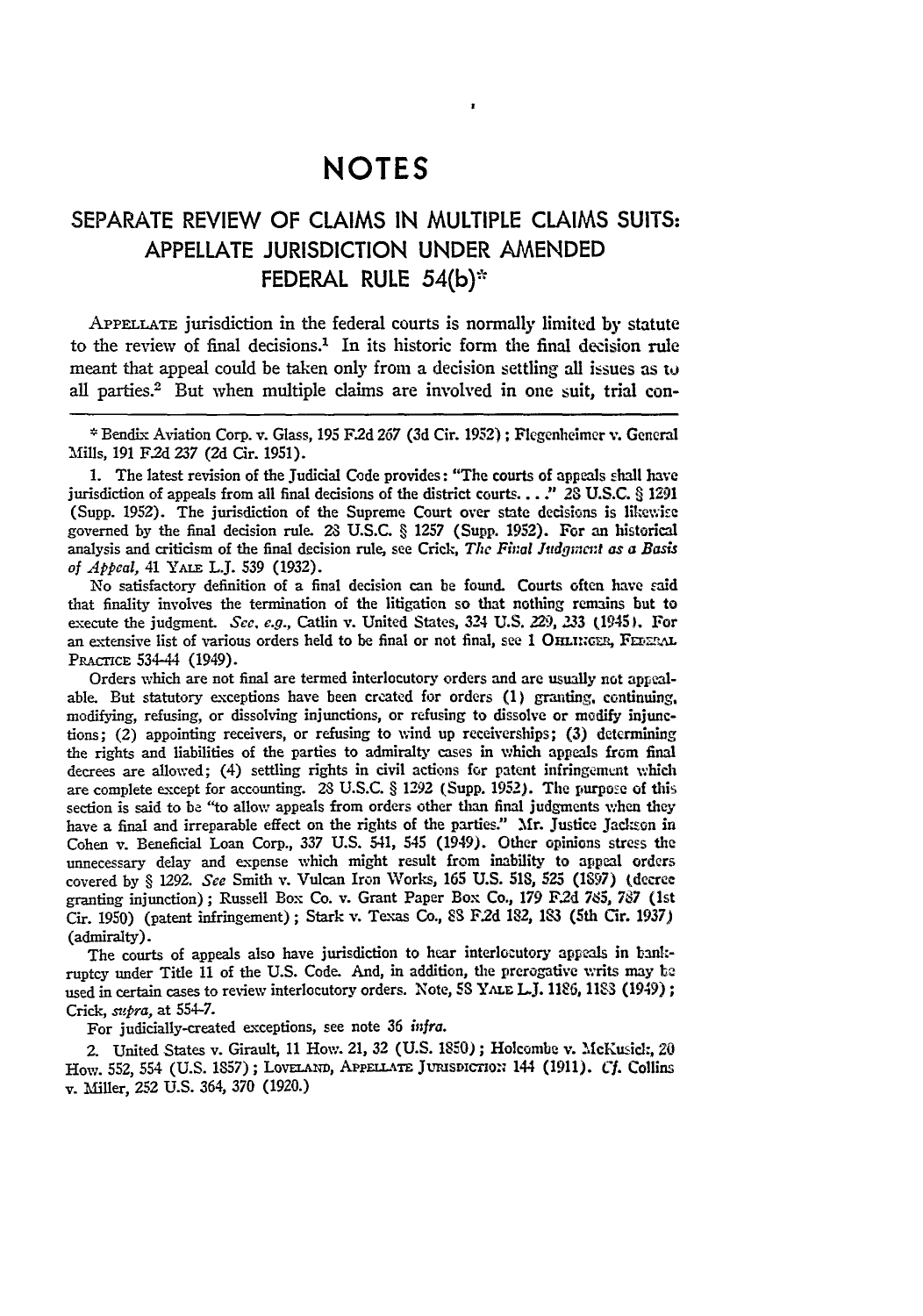venience may lead to separate disposition of parties and claims.<sup>3</sup> And delay in obtaining review of such a disposition may cause litigants unnecessary hardship.4 In recognition of this problem, courts for many years have held in some cases that certain claims were sufficiently separable from the rest **of** the litigation to support independent appeal.<sup> $5$ </sup> And with the adoption of the Federal Rules of Civil Procedure, permitting joinder in one suit of multiple parties and claims which formerly would have required independent actions, $<sup>0</sup>$ </sup> a more flexible concept of finality became imperative.<sup>7</sup> So Rule  $54(b)$  was drafted providing that "when more than one claim for relief [was] presented in an action," a district judge could enter a separate judgment "upon a determination of the issues material to a particular claim and all counterclaims arising out of the transaction or occurrence which [was] the subject matter of the claim. . **.. "s**

In an attempt to reconcile the "separate judgment" of Rule 54(b) with the statutory requirement of finality, the Supreme Court held in *Rezes v. Beardall*<sup>9</sup> that judgments disposing of claims arising out of "wholly separate and distinct transactions" were separately appealable.10 But lower courts had

3. **FED.** R. Crv. P. 42(b) provides: "The court in furtherance of convenience or to avoid prejudice may order a separate trial of any claim, cross-claim,, counterclaim, or third-party claim, or of any separate issue or of any number of claims, cross-claims, counterclaims, third-party claims, or issues."

*4. See* Dickinson v. Petroleum Corp., 338 U.S. **507,** 511 (1950).

**5.** See, *e.g.,* United States v. River Rouge Co., **269** U.S. 411 (1926) (decree disposing of claims of several parties in a condemnation action although a new trial was ordered **as** to one party on a distinct claim); Hill v. Chicago & Evanston R.R., 140 U.S. 52 (1891) (decree dismissing as to several parties although the amount of one item was referred to a master) **;** William v. Morgan, 111 U.S. 684 (1884) (decree fixing compensation to be paid to trustees under a mortgage in a foreclosure action).

**6.** See FED. R. Civ. P. 13 (counterclaim and cross-claim) **;** FED. R. Civ. P. 14 (joinder of third parties); FED. R. Civ. P. 18 (joinder of claims and remedies); FED. R. Civ. P. 20 (permissive joinder of parties). For an extensive treatment of the practice in law and equity prior to the Federal Rules, see DOBIE, FEDERAL JURISDICTION AND PROCEDURE 579-783 (1928).

7. See Dickinson v. Petroleum Corp., 338 U.S. 507, 511 (1950) ; 3 Moore, FEDERAL **PRACcE** 3156 (1st **ed.** 1938).

8. **308** U.S. **732** (1939) (Rules of Civil Procedure, **p.** 70).

9. **316** U.S. **283** (1942). Plaintiff brought three claims in a single action: (1) on a promissory note executed by respondent's decedent; (2) on a contract between plaintiff and respondent's decedent, whereby the latter agreed not to change her will in return for certain securities and plaintiff's forebearance on the note; **(3)** for an accounting against a third party who was alleged to hold assets of the respondent's decedent. Reversing the holding of the Fifth Circuit, the Supreme Court unanimously ruled that, although the other claims had been left pending, a dismissal of the second claim was immediately appealable.

10. "The Rules make it clear that it is 'differing transactions or occurrences, which form the basis of separate units of judicial action'" Reeves v. Beardall, **316** U.S. 283, 285 (1942), quoting Judge Clark in Atwater v. North American Coal Corp., 111 F.2d 125, 126 **(2d** Cir. 1940) (concurring opinion).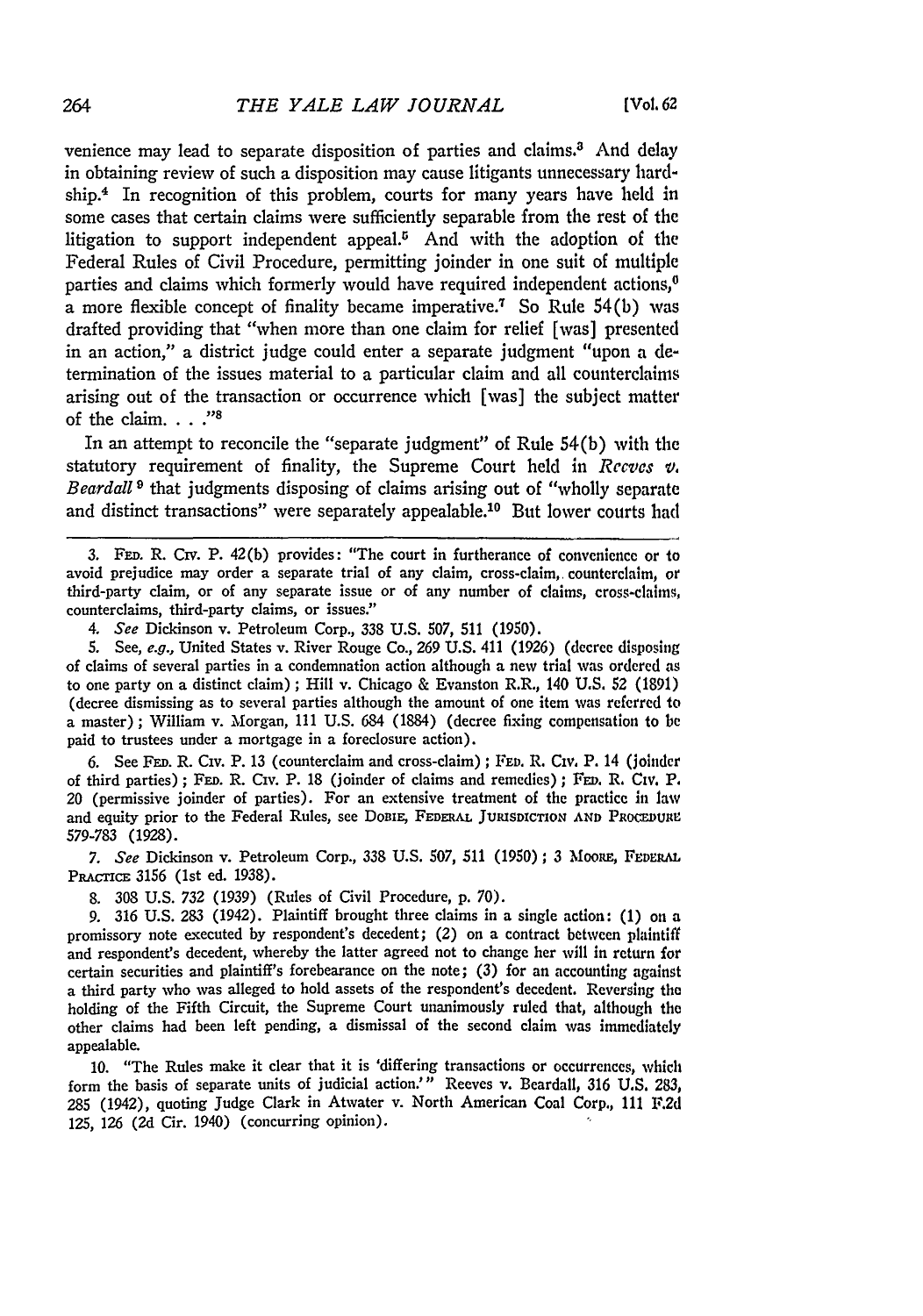difficulty in applying this test of finality.<sup>11</sup> Since the Rules failed to define a "claim," two different theories arose to determine whether an order actually disposed of a separate claim.<sup>12</sup> The "pragmatic" approach focused on the factual situations presented to define a claim,<sup>13</sup> whereas the "cause of action" approach looked to the legal theories of the case.<sup>14</sup> Under the first definition, a separate set of facts constituted a claim which **had to** be appealed as one **unit;15** and under the latter view, separate and distinct claims which were separately appealable could arise out of the same set of facts.<sup>16</sup> Even if a litigant knew which theory the court would apply, however, neither approach defined its own criteria with sufficient precision to enable the litigant to determine when he had a final and appealable claim.<sup>17</sup>

The confusion among the courts after the *Reeves* case placed litigants in a dilemma. Should they seek review they might be dismissed for lack of finality after having prepared their case on the merits. Yet once a judgment was entered on an appealable claim, time for taking an appeal began to run.<sup>18</sup> Thus, an inaccurate guess as to appealability might result in a denial of the right to review on that claim.<sup>19</sup> To protect themselves against such an eventuality, litigants were forced to take precautionary appeals, which might prove fruitless and unnecessary.<sup>20</sup>

To eliminate the confusion about when appeal could be taken, Rule 54(b) was amended, effective in **1948. All** criteria defining the scope of a final

**11.** *Compare* Wright v. Gibson, 128 F2d **S65** (9th Cir. 1942), *uith* Hanney v. Franklin Fire Ins. Co. of Philadelphia, 142 **F.2d** S64 (9th Cir. 1944); and Collins v. Metro-Goldwyn Pictures Corp., **106 F.2d 83 (2d** Cir. **1939),** *with* Clark v. Taylor, **163 F2d** 940 (2d Cir. 1947). See Comments, 47 Col. L. REV. 239 (1947); 47 MICH. L. REV. 233 (1948).

12. See Note, **56** YALE L.J. 141, 143 (1946).

13. *E.g., Petrol Corp. v. Petroleum Heat & Power Co., 162 F.2d 327, 329 (2d Cir.* 1947); Audi Vision, Inc. v. R.C.A. **Mfg.** Co., **136** F2d 621 **(2d** Cir. 1943); Original Ballet Russe v. Ballet Theatre, **133** F.2d **187** (2d Cir. 1943).

14. *E.g.,* Zaratti **S.S.** Co. v. Park Bridge Corp., 154 F.2d **377 (Qd** Cir. 1946); Hanney v. Franklin Fire Ins. Co. of Philadelphia, 142 **F.2d** *864* (9th Cir. 1944); Zalkind v. Scheinman, **139** F2d **895 (2d** Cir. 1943).

**15.** Clark v. Taylor, **163 F.2d** 940, 942 **(2d** Cir. 1947); Petrol Corp. **v.** Petroleum Heat & Power Co., 162 **F.2d 327, 329** (2d Cir. 1947).

16. Hanney v. Franklin Fire Ins. Co. of Philadelphia, 142 F2d 854 (9th Cir. 1944). *See* Clark v. Taylor, **163** F.2d 940, 949 (2d Cir. 1947) (dissenting opinion).

17. "[D]ecisions as to the extent of a *'claim'* or a 'cause of action' or a 'transaction' must necessarily be directed to the facts in issue in a particular case and cannot **be** safely generalized into rigid rules applicable to other factual situations... ." Judge Clark in Collins v. 'Metro Goldwvyn Pictures Corp., **106** F2d **83, 86 (2d** Cir. **1939)** (concurring opinion). See Note, **56 YALE UJ.** 141, 145 (1946).

18. See Dickinson v. Petroleum Corp., **338** U.S. S07 (1950).

**19.** *Ibid.*

20. **ADvISORY** Co. iiiTTa's **NOTE** To FaD. R. Civ. P. 54(b), **23 U.S.C.,** following § 723c (1946); MOORE, COMMENTARY ON THE U.S. JUDICIAL CODE 514-15 (1949); Comment, 47 MicH. L. REv. **233, 237** (1948) **;** Note, **56** YALE L.J. 141, 148 (1946).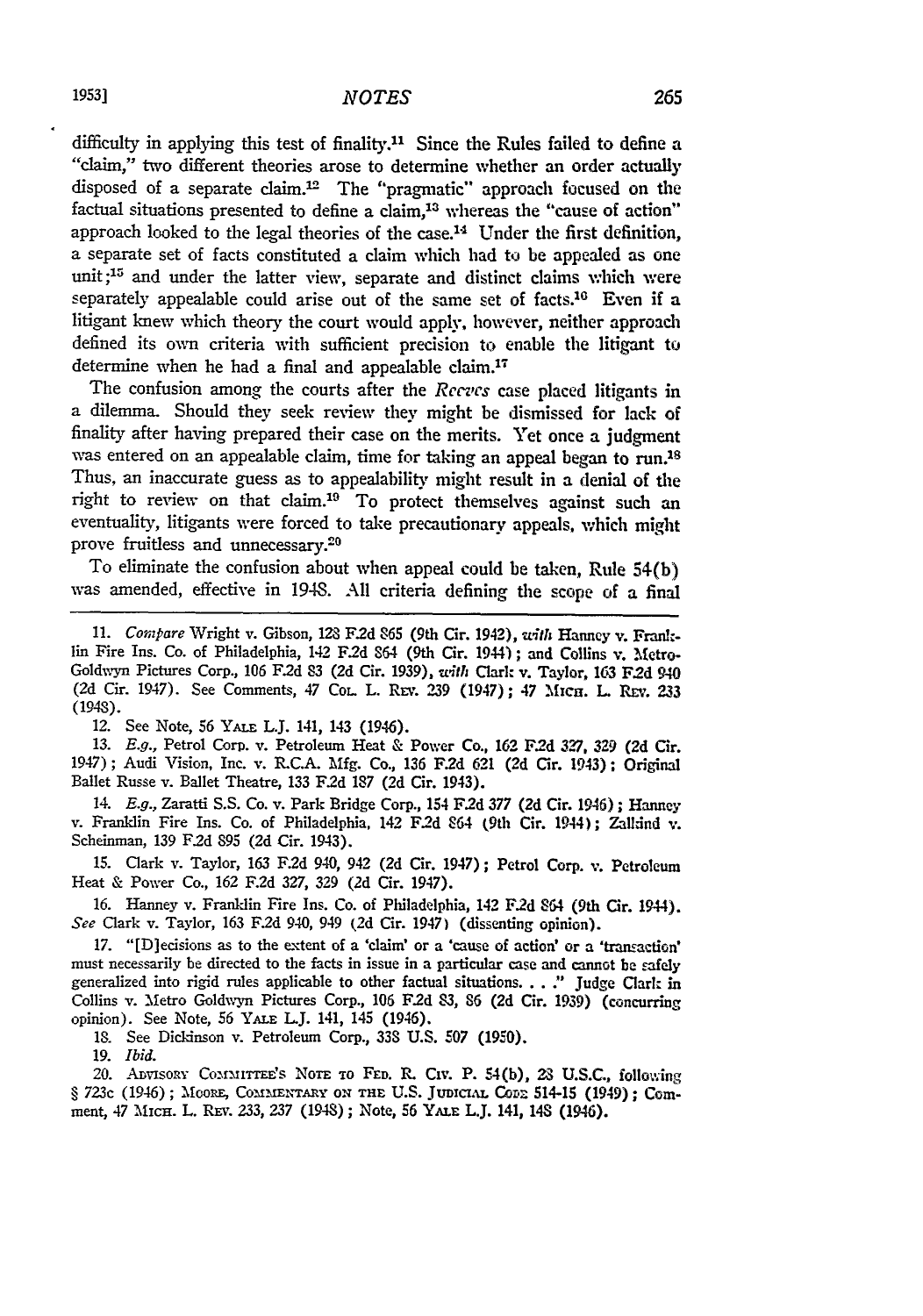judgment were deleted. Instead, the Rule now provides that a trial **judge** may enter a final judgment disposing of "one or more but less than all" of the claims in a multiple claims suit upon "an express determination that there is no just reason for delay and an express direction for the entry of judgment."<sup>1</sup> Without these specific findings, time for appealing such claims does not run. And no order <sup>22</sup> separately disposing of a claim is appealable without such findings, even though a similar order would have been heard under the old Rule. 23 By this device it was hoped that a simple, definite, and workable test of finality had been established which would both reduce the number of appeals from multiple claims suits and protect litigants from inadvertently losing their right of appeal. At the same time the discretion given the trial judge would permit appeal in the infrequent hardship case.<sup>24</sup>

Where an order separately disposes of at least one of the claims in a multiple claims suit, the need for precautionary appeals has been eliminated, because Rule 54(b) specifically provides that such an order is not final without the determination of the trial judge. But the possibility remains that where a litigant has taken an appeal on the basis of the trial judge's determination, he may still be dismissed by the appellate court for lack of finality. Two interpretations of the new 54(b) have been advanced. In *Flegenhcimer v.* 

22. Interlocutory orders appealable by statute, see note 1 *supra,* are not included under Rule 54(b). Cutting Room Appliance Corp. v. Empire Cutting Mach. Co,, 186 F.2d *997* (2d Cir. 1951); MOORE, **FEDERAL** RULEs **PAMpHLET** 252 (1951). *Contra:* Packard Motor Car Co. v. Gem Mfg. Co., 187 F.2d **65** (7th Cir. 1951).

But judicial exception to the final decision rule, see note 36 *infra,* may in some instances come under 54(b). For discussion of the applicability of 54(b) to such situations, see Moore, FEDERAL RULES PAMPHLET 253-6 (1951).

Whether a case actually involves multiple claims so as to come within the provisions of 54(b) may also cause difficulty. See General Time Corp. v. Padua Alarm Systems, Inc., 199 F.2d 351 (2d Cir. 1952).

**23.** Lyman v. Remington Rand, Inc., 188 F2d 306 (2d Cir. 1951); David v. District of Columbia, 187 F.2d 204 **(D.C.** Cir. 1950). MOORE, ComMENTARY **ON THE U.S. JUrDCIAL CODE 516** (1949).

24. ADVISORY COMMITTEE'S NOTE TO FED. R. CIV. P. 54(b) 28 U.S.C., following § 723c (1946). It has been asserted that mandamus will be available in cases of flagrant abuse of discretion by the trial judge in refusing to make a determination. Moone,  $\text{Com}$ -**MENTARY ON THE U.S. JUDICIAL** CODE 518 (1949). *Cf.* Winsor v. Daumit, 179 **F.2d** 475, **478** (7th Cir. 1950).

<sup>21.</sup> In its present amended form, Rule 54(b) reads as follows: "When more than one claim for relief is presented in an action, whether as a claim, counterclaim, crossor more but less than all of the claims only upon an express determination that there is no just reason for delay and upon an express direction for the entry of judgment. In the absence of such determination. and direction, any order or other form of decision, however designated, which adjudicates less than all the claims shall not terminate the action as to any of the claims, and the order or other form of decision is subject to revision at any time before the entry of judgment adjudicating all the claims." FED. R. Civ. P.  $54(b)$ .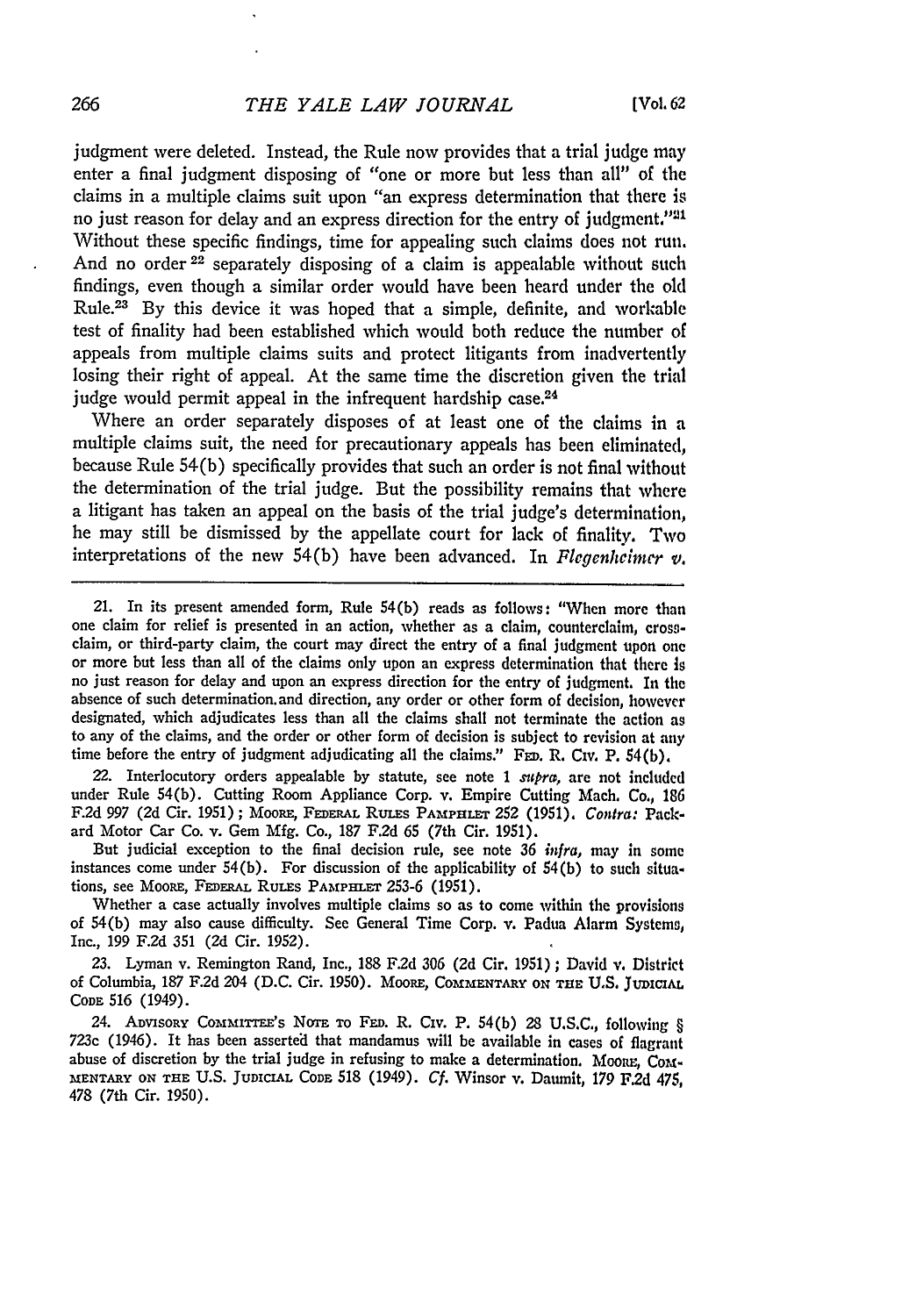*General Mills*,<sup>25</sup> the Second Circuit held that the determination of the trial judge could not make final and appealable an order which would not have been final prior to the amendment.<sup>26</sup> Accordingly, that court would still have to determine its own jurisdiction on appeal by the same confusing tests of finality that had plagued litigants under original 54(b). On the other hand, in *Bendix Aviation Corp. v. Glass*,<sup>27</sup> the Third Circuit, sitting *cn banc*,<sup>23</sup> held that the trial judge's determination made appealable an order dismissing a claim without disposing of a compulsory counterclaim-an order which clearly would not have been appealable under the original Rule. So in that circuit, whenever an order separately disposes of either a claim or counterclaim, the litigant, having secured the determination of the trial judge, is assured of having his appeal heard on the merits.

The rationale of the *Flegenheimer* approach, as extended by two dissenting judges in *Bendix,29* is that to allow appeals now which would not have been heard prior to the amendment would change the established meaning of

26. The Second Circuit is sharply split on this problem. *Compare* Judge Frank's view in Pabellon v. Grace Line, **191** F2d **169, 176** (2d Cir. 1951) (concurring opinion), *cert. denied sub nor.* Coston Supply Co. v. Pabellon, 342 U.S. 893 (1951), *uitth* Judge Clark's view in Lopinsky v. Hertz Drive-Ur-Self Systems, 194 F2d **42,** 424 (2d Cir. 1951) (concurring opinion).

27. 195 **F.2d 267 (3d Cir. 1952), 65 HARV. L. REV. 1245. The action was one for** specific performance on an employment contract. It asked that defendant be required to execute a patent application on defendant's invention to which plaintiff was entitled by terms of the contract, and that the defendant be restrained from dealing vith the invention as his own. Defendant counterclaimed, asserting that the assignment of his invention to plaintiff was made under circumstances entitling him to compeansation. Thereafter the defendant moved for dismissal of the original complaint on the ground that, since the institution of the suit, he had complied with the contract and **filed** the patent application in the form requested by plaintiff. The motion vwas granted with the trial judge making the determination required by Rule 54(b).

28. An original hearing held the order non-appealable. See 20 U.S.L. WEEK 2106 (3d Cir. Sept. 6, 1951), 100 **U.** oF PA. L. REv. 451. This opinion was withdrawn and a rehearing held *en bane.*

**29.** While Judges Hastie and Kalodner argued that the order could be heard under § 1292, see note 1 *sirpra,* as an order denying an injunction; they felt it should not ba heard under Rule 54(b) following the *Flegehcliher* doctrine. Thus, although their opinion is actually a concurrence, it is referred to throughout this note as a dissent.

**<sup>25.</sup>** 191 F.2d **237 (2d** Cir. 1951), **65** HAnv. I REV. 1245 (1952), *35* **'** Mnni. I Rnv. 403 (1952). Originally, action in contract had been brought against defendant Canadian corporation, plaintiff Flegenheimer attaching property which he asserted belonged to defendant. General Mills then had been allowed to intervene and set up a claim of ownership to the goods attached. And upon dismissal of its claim, General Mills had sought to appeal; but the dismissal had been held to be interlocutory because no express determination had been made under 54(b). Flegenheimer v. Manitoba Sugar Ltd., **178** F2d 742 (2d Cir. 1950). After appellant had secured the proper determination, Judge Learned Hand held, in the instant case, that the order would still not be reviewed because historically such an order was not final. It is questionable, however, whether the order would not have been appealable under original 54(b). *See* Lopinsky v. Hertz Drive-Ur-Self Systems, 194 F2d 422, 429 **(2d** Cir. 1951) (concurring opinion).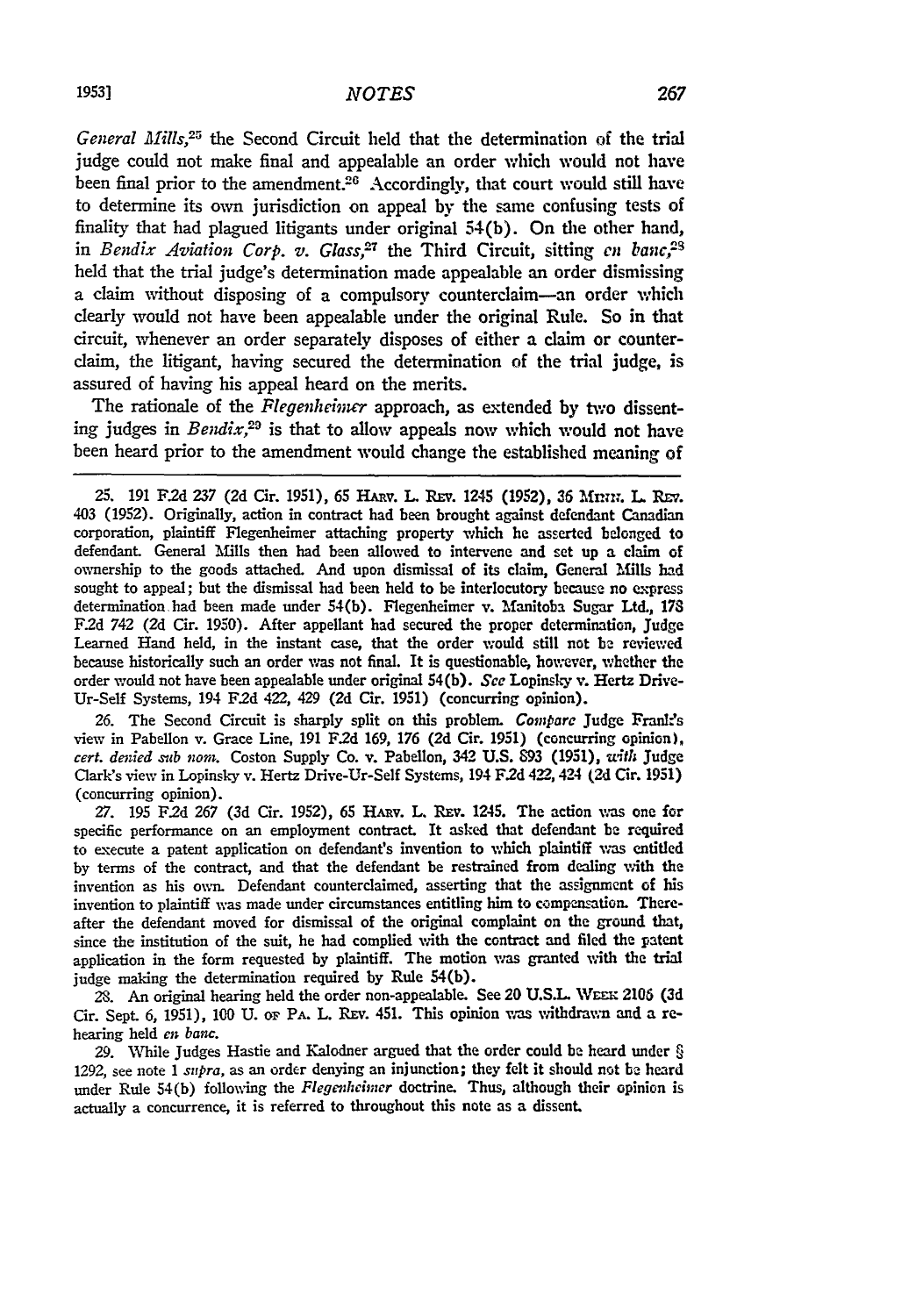"final decision." This would materially alter the jurisdiction of the courts of appeals-a result beyond the rule-making power of the Supreme Court.<sup>80</sup> Furthermore, fear is expressed that the *Bendix* holding would contravene the historic policy against interlocutory appeals<sup>31</sup>—a policy based on the conservation of judicial energy<sup>32</sup> and the avoidance of unnecessary delay and cost to litigants.<sup>33</sup> In the view of the *Bendix* minority, appeals should encompass a sufficient quantum of litigation to forestall multiple review of the same facts. Such was the rule prior to the *Reeves* case, they argue; that case merely crystallized the "separate transaction" as the proper unit for judicial review.3 4 Since a claim and compulsory counterclaim, as in *Bendix,* patently involve overlapping facts, only an order disposing of both claims can **be** considered final.

Judicial history casts doubt on the immutability of "final decision." Originally, a final decision required the termination of the entire litigation.<sup>85</sup> Yet not only were judicial exceptions created before the Federal Rules,<sup>36</sup> but original 54(b), as interpreted in the *Reeves* case, itself changed prior concepts of final-

30. "[T]he act of June 19, 1934, 48 STAT. 1064, 28 U.S.C. 723b, authorizing this court to prescribe rules of procedure in civil actions gave it no authority to modify, abridge or enlarge substantive rights of litigants or to enlarge or diminish the jurisdiction of the federal courts." Mr. Justice Stone in United States v. Sherwood, 312 **U.S.** 584, 590 (1941).

31. Bendix Aviation Corp. v. Glass, **195** F.2d *267, 278* (3d Cir. 1952) (concurring opinion). *See* Cobbledick v. United States, 309 U.S. 323, 325 (1940). Crick, *The Filial Judgment as a Basis* **of** *Appeal,* 41 YA.E L.J. 539, 551 (1932), points out that early decisions merely asserted the rule without giving any justification for it. As the business of the courts increased at a rapid rate, the final decision rule proved a ready made device for discouraging excessive appeals and came to be justified in these terms.

In the New York state courts, appeals may be taken as of right from almost all interlocutory orders. N.Y. Civ. PRac. Acr § 609. Judge Clark believes this may account for the fact that so many final decision cases arise in the Second Circuit. Zalkind v. Scheinman, 139 F.2d 895, 907 n.5 (2d Cir. 1943) (dissenting opinion). This state practice may result in a preference by litigants for the federal courts. Harper, *Civil Practice in the Federal Courts 81, in PRACTISING LAW INSTITUTE, TRIAL PRACTICE (1946).* 

32. "[M]any mistakes, apparently important at the time, will be seen to be trivial from the perspective of a final disposition of the case. . . **."** Perkins v. Endicott Johnson Corp., 128 F.2d 208, 212 (2d Cir. 1942), *aff'd, 317* U.S. 501 (1943). *See* also Catlin v. United States, 324 U.S. *229,* 234 (1945).

33. *See* Cobbledick v. United States, 309 U.S. 323, 325 (1940) ; Forgay v. Conrad, 6 How. 201, 205 (U.S. 1848) ; Canter v. American Ins. Co., 3 Pet. 307, 318 (U.S. 1830).

34. Bendix Aviation Corp. v. Glass, 195 F.2d *267,* 278-80 (3d Cir. 1952) (concurring opinion). See note 37 **infra.**

35. Collins v. Miller, 252 U.S. 364, *370* (1920); Holcombe v. McKusick, 20 How. 552, 554 (U.S. 1857); United States v. Girault, 20 How. 21, **32** (U.S. 1850).

36. Three classes of judicial exception to the final decision rule have evolved:

(1) The rule in Forgay v. Conrad, 6 How. 201 (U.S. 1848) (decree disposing of property which the successful party was entitled to have carried into execution immediately is final, although the judgment also provided for an accounting). See Radio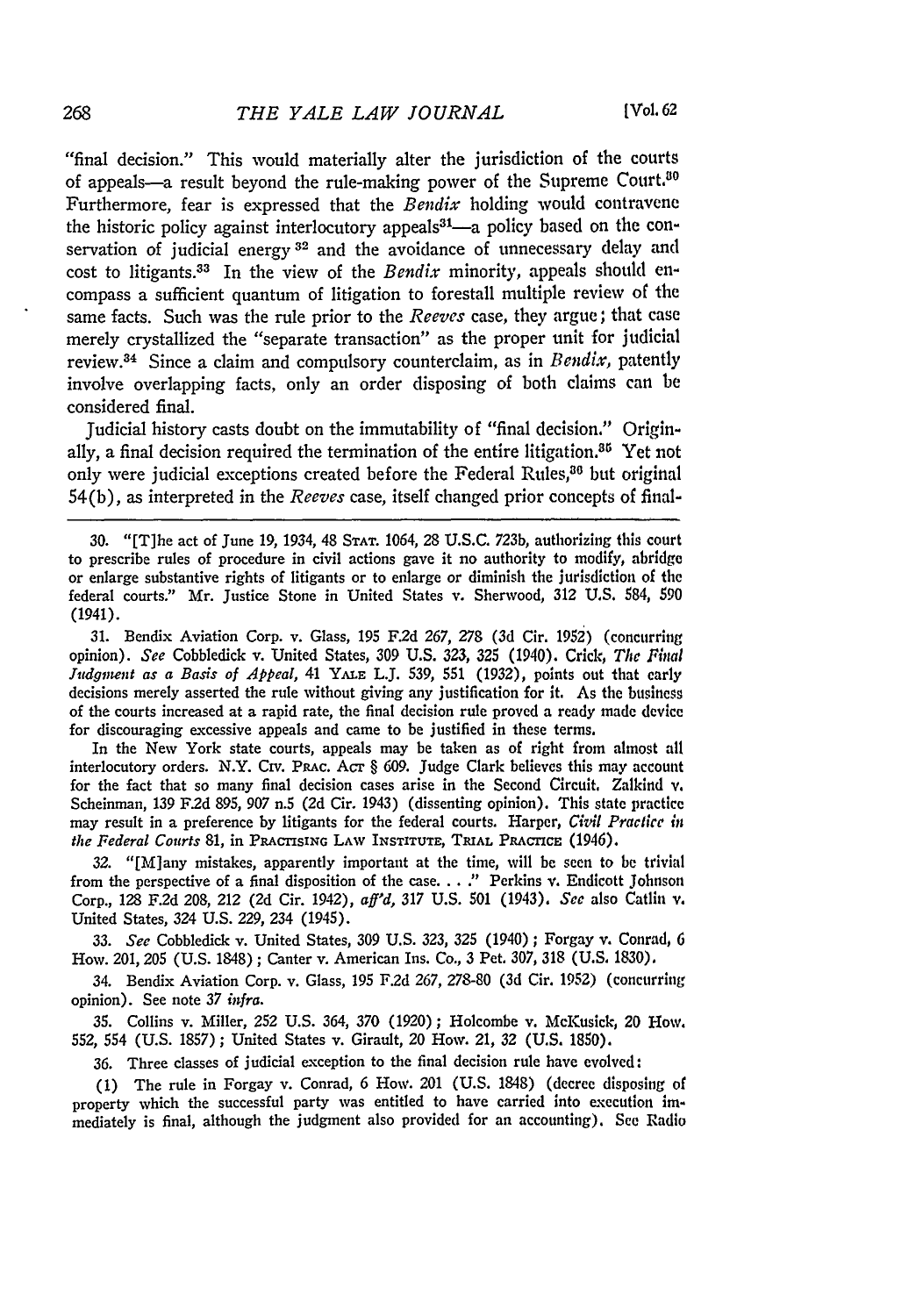ity.37 Nor was the policy against piecemeal review applied as strictly, prior to the Federal Rules, as the *Bendix* minority imply. Since *Bendix* involved an equitable claim for specific performance and a legal counterclaim for damages, plaintiff could have objected to interposition of the counterclaim. In such instance defendant would have been forced to bring his counterclaim in an independent action, which would have been separately appealable.<sup>33</sup> Moreover, even under original 54(b), orders disposing of cross-claims, intervenor's claims and third-party claims were separately appealable although

Station WOW v. Johnson, *326* **U.S.** 120 (1945); Thompson v. Dean, **7** Wall. 342 **(U.S. 1869) ;** Kasishke v. Baker, 144 **F.2d** 384 (10th Cir. 1944).

(2) The "offshoot" rule applying to collateral orders. **See** Trustees **v.** Greenough, **105 U.S.** *527* **(1881)** (order directing costs to be paid out of a fund in the hands of the court); Swift & Co. Packers v. Compania Colombiana Del Caribe, **339 U.S.** *6M4* **(1950)** (order vacating an attachment in admiralty); Cohen v. Beneficial Industrial Loan Corp., 337 U.S. 541 (1949) (order denying a corporation's motion that the plaintiff in a stockholder's derivative suit be required, pursuant to state statute, to give security for reasonable expenses of the defendant in connection with the action).

**(3)** The separate order in multiple-party suits. See note *5 stpra.*

In carving out exceptions to the final decision rule, courts have been careful **to** point out that they are not making interlocutory orders appealable. Rather they assert that the order in question is separable from or collateral to the rest **of** the litigation so that the order in question is a final decision. *Sec* Cohen v. Beneficial Industrial Loan Corp., **337** U.S. 541, 546 (1949).

**37.** There were several possibilities for joinder of claims arising out of different transactions, even under pre-Federal Rules practice. Under common law pleading, when applicable in the federal courts, claims falling within the legal limits of a certain form of action could be joined although based on widely separated groups of facts. CLARK, CODE **PLEADING** 436 **(2d** ed. 1947). Equity Rule **26, 226 U.S. 655 (1912),** provided that a plaintiff could join as many equitable causes of action against a defendant as he might have. See DOBIE, FEDERAL PRACTICE AND PROCEDURE 6S1-3 (1923). And under Equity Rule 30, *226* U.S. *657* (1912), a defendant could set up in his answer any equitable counterclaim he might have against the plaintiff although arising out of a different transaction from the subject matter of the suit. *See* American Mills Co. v. American Surety Co., 260 U.S. 360, 365 (1922) ; Dobin, *supra*, at 701-07. In none of these situations was a decision disposing of less than all the claims **by** one party against another final and appealable. Collins v. Miller, **252** U.S. 364, 370 (1920) ; Sheppy **v.** Stevens, 200 Fed. 946 (2d Cir. 1912) ; Moopi, **FEDERAL RuLES** PAmPHLrr 247 (1951). But see Note, 49 *YAmx* L.J. 1476, 1480 and n.25 (1940).

To the extent that *Reeves v. Beardall* extended the separate transaction test to cover such situations, it changed prior decisional law. The *River Rouge* type of exception, *supra* note **5,** while based on a separate transaction, applied only where there were multiple parties and not to cases where there was but a single defendant. *Ex parte* National Enameling Co., 201 U.S. *156,* 165 (1906); **Sheppy** v. Stevens, 200 Fed. *946,* 943 **(2d** Cir. 1912); 'ooRE, FEDERAL RULES **PAmPHLET** 248 **(1951).**

**38.** There was no compulsory joinder of legal counterclaims in an equitable action although both claims arose from a single transaction; otherwise the parties would be deprived of their right to jury trial on the legal claim. American Mills Co. **v.** American Surety Co. 260 **U.S.** 360. 364-5 (1922).

Similar rules applied to other situations. Legal claims could not be joined unless they sounded within the same common law form of action. Philips & Colby Construction Co.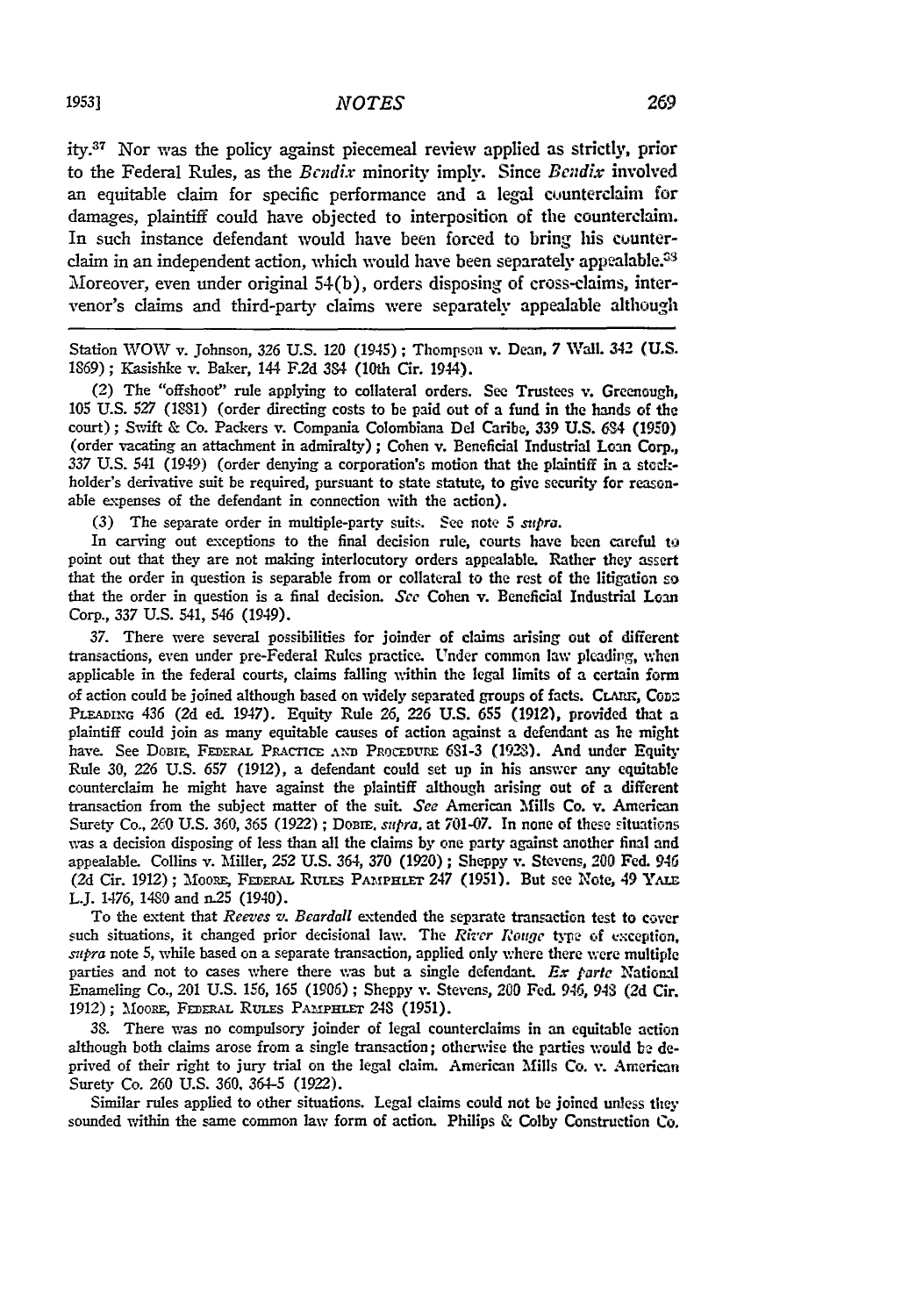arising out of the same set of facts as the principal claim and involving multiple review.<sup>89</sup>

The view of the *Bendix* court that amended Rule 54(b) can and does change the content of the final decision <sup>40</sup> thus seems historically acceptable.<sup>41</sup> But even if the *Flegenheimer* view of finality is rejected in favor of *Bcndix,* the problem of defining a claim remains. Since Rule 54(b) expressly states that an order must dispose of at least one claim, appellate courts appear bound to dismiss any appeal which does not satisfy this requirement.42 In practice, recent decisions have ignored the problem of whether or not an order disposed of a claim. In *Boston Medical Supply Co. v. Lea & Fcbigcr,43* the First Circuit held that the trial judge's finding of finality made appealable an order dismissing one of several defendants jointly liable. And in a similar situation in *Lopinsky v. Hertz Drive-Ur-Self Systems*,<sup>44</sup> a Second Circuit

**39.** See, *e.g.,* Dickinson v. Petroleutn Corp., **338** U.S. 507 (1950) (intervenor's claim); New Orleans Public Belt R.R. v. Wallace, 173 F.2d 145 (5th Cir. 1949) (cross-claim); Brown v. Cranston, 132 F.2d 631 (2d Cir. 1942) (third-party claim),

40. The *Bendix* majority argued that procedural rules necessarily affect the number and kinds of appeals going up to the appellate courts; and when such rules change, the impact of the jurisdictional statute must also change. *Cf.* Lopinsky v. Hertz Drive-Ur-Self Systems, 194 F.2d 422, 424 (2d Cir. 1951) (concurring opinion). Moreover, the *Bendix* majority point out that the negative effect of Rule 54(b) in prohibiting the appeal of an order lacking the determination of the trial judge restricts jurisdiction as much as the positive effect would expand it. *But see* Republic of China v. American Express Co., 190 **F.2d** 334, 338-9 (2d Cir. 1951).

41. The *Bendix* position is also taken by Professor Moore, who says, "The Rule does not attempt to modify or supersede the appellate jurisdiction statutes. Their broad outlines remain. Their content has alvays been supplied by judicial decisions, and if the Supreme Court can by judicial decisions define finality within the meaning of those statutes, as admittedly it has done and can do, then it has the power by rule, which has the force of statute, to define finality for a limited situation-where an action involves multiple claims." MooR, **COMMENTARY ON THE** U.S. **JUDIcIAL CODE** 516-17 (1949). For Judge Frank's reply to this argument, see Pabellon v. Grace Line, **191 F2d** 169, **178 (2d** Cir.) (concurring opinion), *cert. denied sub noin.* Coston Supply Co. v. Pabellon, 342 **U.S,** 893 **(1951).**

42. *See* Pabellon v. Grace Line, 191 F.2d 169, 174 **(2d** Cir.), *cert. denied sub nora.* Coston Supply Co. v. Pabellon, 342 U.S. 893 (1951).

43. 195 F.2d 853 (1st Cir. 1952). Plaintiff brought an action for treble damages against several defendants for conspiracy under the Clayton Act. The order dismissing one of those defendants on jurisdictional grounds was held appealable.

44. 194 F.2d 422 **(2d** Cir. 1951). In 'rauzin v. Saint Paul Mercury Indemnity Co., 195 F.2d 233 (5th Cir. 1952), appeal was dismissed for lack of finality in this situation. There is no indication, however, whether the trial judge had made a determination under Rule 54(b).

v. Seymour, 91 U.S. 646, 654 (1875) ; Garland v. Davis, 4 How. 131 (U.S. 1846). Exceptions were made in allowing the joinder of debt and detinue, and trover and case. See **CLARK, CODE PLEADING** 436 and n.4 (2d ed. 1947). And legal and equitable claims could not be joined in a single suit. Scott v. Nealy, 140 U.S. 106, 111 (1891); Behnett v. Butterworth, 11 How. 668, 708 (U.S. 1850).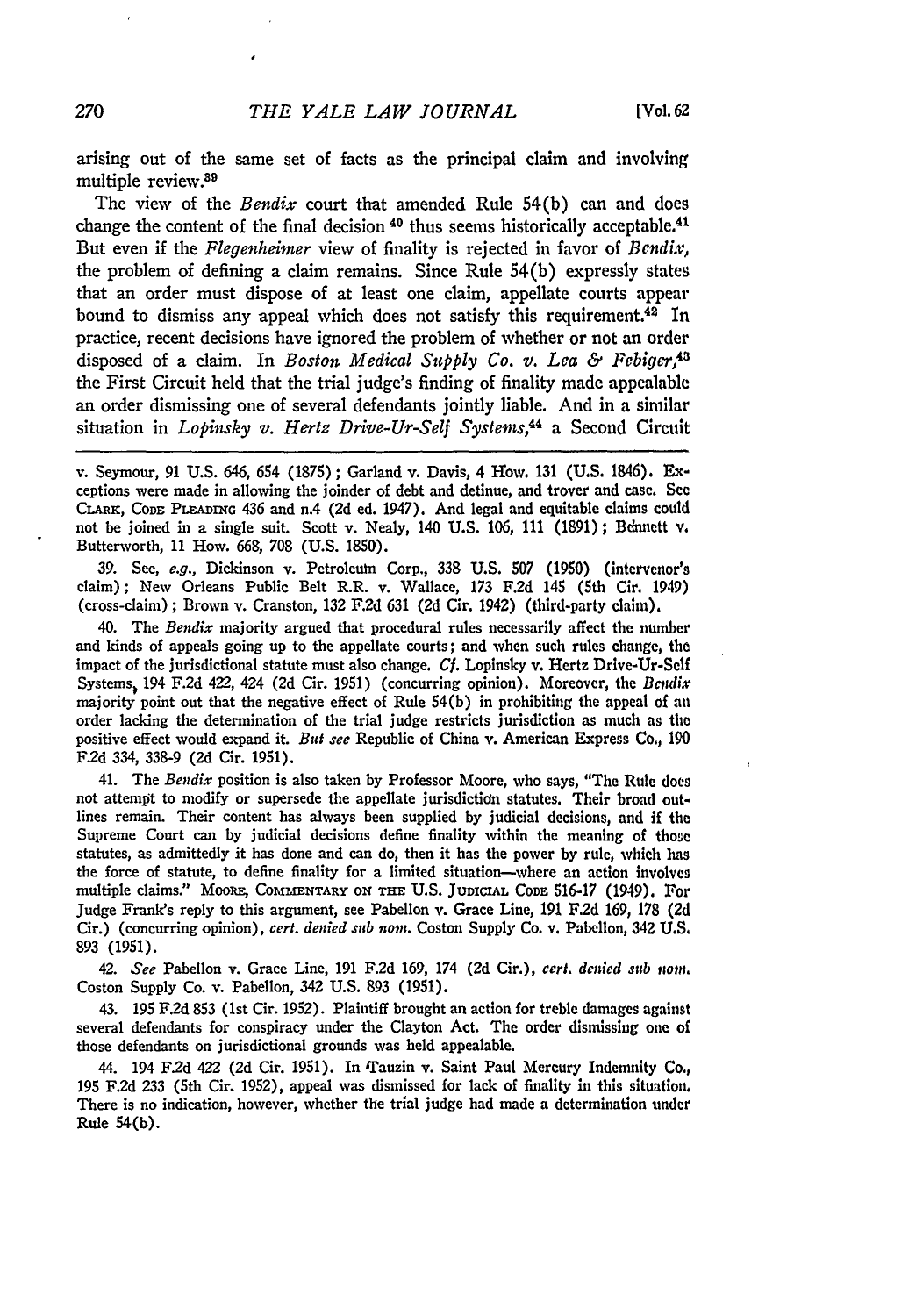panel, different from that in Flegenheimer, permitted appeal. Regardless of whether a "pragmatic" or "cause of action" theory of claim be employed, however, an order such as this does not dispose of even a single claim.<sup>45</sup> Although the result reached seems desirable,<sup>40</sup> the use of the trial judge's determination to justify hearing such an appeal seems a misapplication of the Rule as now written.

But appellate review of whether an order below disposed of a "claim" within the meaning of 54(b) may easily lead to as much uncertainty and confusion as does the problem of finality under *Flegenheimer*.<sup>47</sup> The old clash between the "cause of action" and "pragmatic" theories under the rule may be perpetuated. 48 And the benefits of *Bendix* may then be limited to the claim-counterclaim situation, where the "claim" problem does not arise. The litigant, caught in a semantic jungle, may still have to prepare his brief and argument on the merits with little idea whether or not he will be heard.

One means of eliminating present uncertainty as to whether an appellate court will hear an appeal under 54(b) might be to make conclusive the determination by the trial judge that there is an appealable claim.<sup>49</sup> Although the *Boston Medical* and *Lopinsky* courts have in effect reached this result **by** ignoring the issue of whether the order in question disposed of a claim, the litigant now has no assurance of such treatment should the "claim" issue actually be raised. Consequently, a change in the Rule or jurisdictional

45. Atwater v. North American Coal Corp., 111 F2d **125, 126 (2d** Cir. 1940) (concurring opinion) ("pragmatic!' theory) ; Zarati **S.S.** Co. v. Park Bridge Corp., 154 **F.2d** 377, *379* **(2d** Cir. 1946) ("cause of action" theory). See Hunteman v. New Orleans Pub. Serv., 119 F2d 465 (5th Cir. 1941). And see Reeves v. Beardall, **316 U.S. 2,33, <sup>286</sup>** (1942).

46. For example, if an order wrongfully dismissing the only solvent defendant of several jointly liable is not immediately appealable, the plaintiff may have to stand the burden of a long and costly trial resulting in a worthless verdict before being able to obtain redress. *See* Pabellon **v.** Grace Line, **191 F.2d** 169, **179** (2d Cir.) (concurring opinion), *cert. denied sub* norw. Coston Supply Co. v. Pabellon, 342 **U. S. S93 (1951) ;** Audi Vision, Inc. v. R.C.A. **Mfg.** Co., **136** F.2d 621, **626** n.3 (2d Cir. 1943) (concurring opinion).

47. Other difficulties may arise under present 54(b) in distinguishing btween counterclaims and defenses. See Libbey-Owens-Ford Glass Co. v. Sylvania Industrial Corp., 154 F.2d 814 (2d Cir.), cert. denied, 328 U.S. 859 (1946); CLARK, CODE PLEADING 640-1 (2d ed. 1947). For a discussion of existing confusion as to whether liability is "joint," see Comment, 47 CoL. L. RE%. **239,** 249 (1947).

48. See page **265** *supra.*

49. Whenever all the issues as against all the parties have been decided, appeal of right without the trial judge's determination would obtain, as now, under § 1291. **See** note 1 *supra.* Any other decision would require the determination of the trial judge as is now required under Rule 54(b). A possible exception might **be** made for interlocutory orders now appealable by statute and by judicial exception to the final decision rule, based on the possibility of irreparable harm. See note 22 supra. In all other cases, discretion should rest with the trial judge.